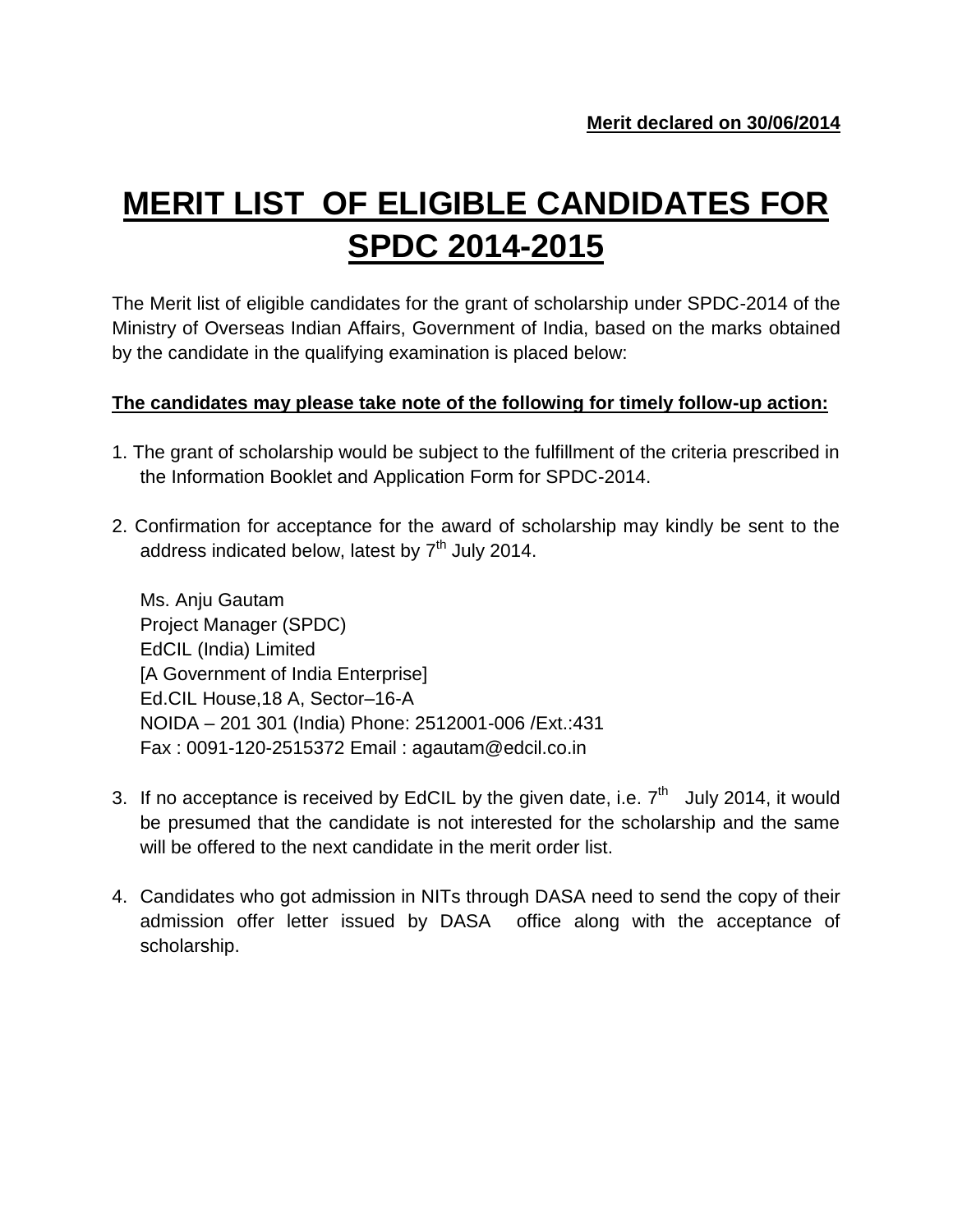## **EdCIL (India) Limited Scholarship Programme for Diaspora Children (SPDC) 2014 Merit List for PIO Category**

| SI.No.                  | ID No.         | <b>Name</b>                         | <b>DOB</b>              | Category   | <b>Country</b> |
|-------------------------|----------------|-------------------------------------|-------------------------|------------|----------------|
| 1                       | 111            | Sujani Balakrishnan                 | 13-Sep-95               | <b>PIO</b> | Sri Lanka      |
| $\overline{\mathbf{2}}$ | 101            | Srivas S                            | 03-Sep-96               | <b>PIO</b> | <b>USA</b>     |
| 3                       | 113            | Krishnamoorthy Sindujan             | 28-Sep-96               | <b>PIO</b> | Sri Lanka      |
| 4                       | 112            | Roshne Vasanthamohan                | 09-Nov-96               | <b>PIO</b> | Sri Lanka      |
| 5                       | 54             | Shreyas S Rao                       | 17-Mar-96               | <b>PIO</b> | Australia      |
| $6\phantom{1}$          | 114            | Kirthiga Rajenderan                 | 07-Sep-95               | <b>PIO</b> | Sri Lanka      |
| $\overline{7}$          | 115            | Ummendra Visvanathan                | 11-Jul-96               | <b>PIO</b> | Sri Lanka      |
| 8                       | 66             | Eric D N Emmanuel                   | 19-Jul-97               | <b>PIO</b> | <b>USA</b>     |
| $\boldsymbol{9}$        | 116            | Amritha Murugaiah                   | 16-Jan-97               | <b>PIO</b> | Sri Lanka      |
| 10                      | 64             | Arun Ramachandran                   | 08-Sep-96               | <b>PIO</b> | <b>USA</b>     |
| 11                      | 37             | Praveen Kumar Reddy                 | 21-Dec-95               | <b>PIO</b> | <b>USA</b>     |
| 12                      | 25             | Nipun Mediratta                     | 15-Aug-94               | <b>PIO</b> | <b>USA</b>     |
| 13                      | 12             | Lakshan Srikanthan                  | 03-Sep-96               | <b>PIO</b> | Sri Lanka      |
| 14                      | 50             | Shashank Reddy Kasala               | 10-Oct-96               | <b>PIO</b> | <b>USA</b>     |
| 15                      | 100            | Neil Mukherjee                      | 09-Feb-96               | <b>PIO</b> | <b>USA</b>     |
| 16                      | 118            | Akshayan Muthusampyillai            | 25-Sep-96               | <b>PIO</b> | Sri Lanka      |
| 17                      | 117            | Sivagar Baskeran                    | 25-Oct-96               | <b>PIO</b> | Sri Lanka      |
| 18                      | 119            | Varshini Loganathan                 | 12-Dec-95               | <b>PIO</b> | Sri Lanka      |
| 19                      | 21             | Sidhartha Krishnan                  | 18-Apr-96               | <b>PIO</b> | <b>USA</b>     |
| 20                      | 14             | Suvinthirran M                      | 08-Nov-95               | <b>PIO</b> | Malaysia       |
| 21                      | $\overline{7}$ | Sathiyadeep Selvaratnam             | 26-Jan-96               | <b>PIO</b> | Sri Lanka      |
| 22                      | 61             | Siddharth Subramanian<br>Ramalingam | 03-Mar-97               | <b>PIO</b> | <b>USA</b>     |
| 23                      | 121            | Hitheshan Selvaraj                  | 19-Jun-96               | <b>PIO</b> | Sri Lanka      |
| 24                      | 10             | Deepan Srinivassan Thiruppathy      | 26-Feb-97               | <b>PIO</b> | <b>USA</b>     |
| 25                      | 174            | Apoorva M Krishna                   | 29-Feb-96<br><b>PIO</b> |            | <b>USA</b>     |
| 26                      | 166            | Sukrit Tekumalla Rao                | 10-May-95               | <b>PIO</b> | <b>UKI</b>     |
| 27                      | 47             | Akansha Maheshwari                  | 03-Nov-96               | <b>PIO</b> | <b>USA</b>     |
| 28                      | 120            | <b>Prithvinath Muthiah</b>          | 03-Aug-95               | <b>PIO</b> | Sri Lanka      |
| 29                      | 6              | Gobala Krishanan P Sivaganam        | 29-Jun-95               | <b>PIO</b> | Malaysia       |
| 30                      | 122            | Harine Saubagya Sakthakumar         | 14-Sep-95               | <b>PIO</b> | Sri Lanka      |
| 31                      | 102            | Yasasvi Ram Rallabandi              | 04-Apr-97               | <b>PIO</b> | <b>USA</b>     |
| 32                      | 125            | Dayasudhan Ganesh                   | 26-Apr-95               | <b>PIO</b> | Sri Lanka      |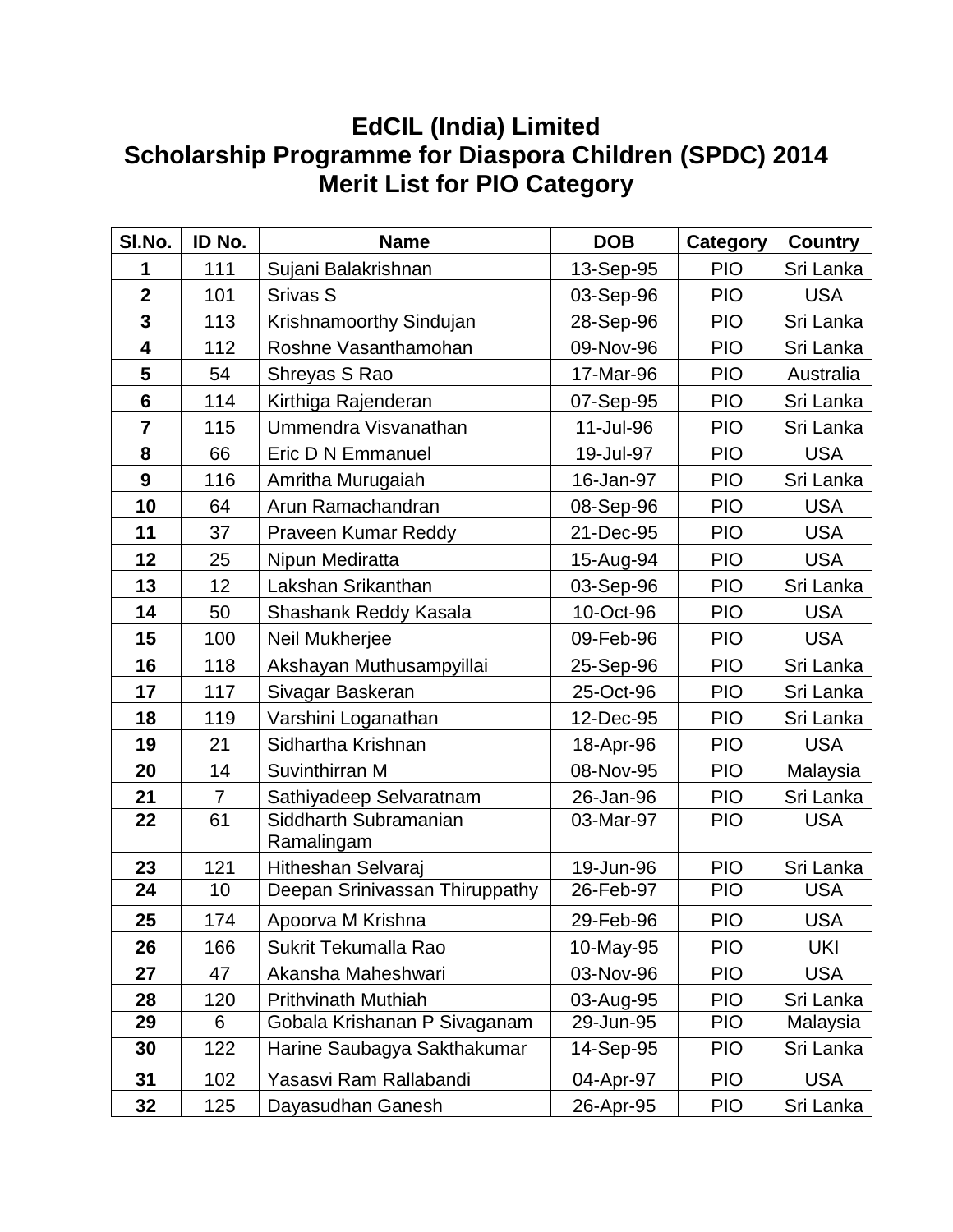| SI.No. | ID No. | <b>Name</b>                    | <b>DOB</b> | <b>Category</b> | <b>Country</b> |
|--------|--------|--------------------------------|------------|-----------------|----------------|
| 33     | 123    | Shagarey Raguraman             | 13-Jun-96  | <b>PIO</b>      | Sri Lanka      |
| 34     | 124    | Anestina Praseela Villawarayan | 03-Aug-95  | <b>PIO</b>      | Sri Lanka      |
| 35     | 71     | Nishanthi R                    | 22-Aug-96  | <b>PIO</b>      | Sri Lanka      |
| 36     | 48     | Thivani Senathiraja            | 26-Apr-95  | <b>PIO</b>      | Sri Lanka      |
| 37     | 11     | Sonza Singh                    | 14-Nov-96  | <b>PIO</b>      | <b>USA</b>     |
| 38     | 132    | Ann Shawoni Fernando           | 15-Oct-94  | <b>PIO</b>      | Sri Lanka      |
| 39     | 168    | Suggain Ravinderan             | 06-Nov-95  | <b>PIO</b>      | Malaysia       |
| 40     | 16     | Dharshika Periyasamy           | 25-Aug-96  | <b>PIO</b>      | Sri Lanka      |
| 41     | 22     | Vanessa Annoussamy             | 12-Aug-96  | <b>PIO</b>      | France         |
| 42     | 128    | Navaneethan Loganathan         | 10-Jul-95  | <b>PIO</b>      | Sri Lanka      |
| 43     | 126    | Vithoorshan Nagaratnam         | 09-Feb-95  | <b>PIO</b>      | Sri Lanka      |
| 44     | 28     | Amalan Thiyagarajah            | 12-Mar-95  | <b>PIO</b>      | Sri Lanka      |
| 45     | 127    | Kabish Krishan Ravinthiran     | 16-Jun-96  | <b>PIO</b>      | Sri Lanka      |
| 46     | 170    | Navilashini Rajasekar          | 05-Jul-95  | <b>PIO</b>      | Malaysia       |
| 47     | 169    | Tevaniya Ellangovan            | 24-May-95  | <b>PIO</b>      | Malaysia       |
| 48     | 97     | Roshni Biswas                  | 07-Sep-96  | <b>PIO</b>      | <b>USA</b>     |
| 49     | 173    | Kiren M Sunthar                | 22-Feb-94  | <b>PIO</b>      | Malaysia       |
| 50     | 171    | Anitha A P Rathakrisnan        | 31-Mar-94  | <b>PIO</b>      | Malaysia       |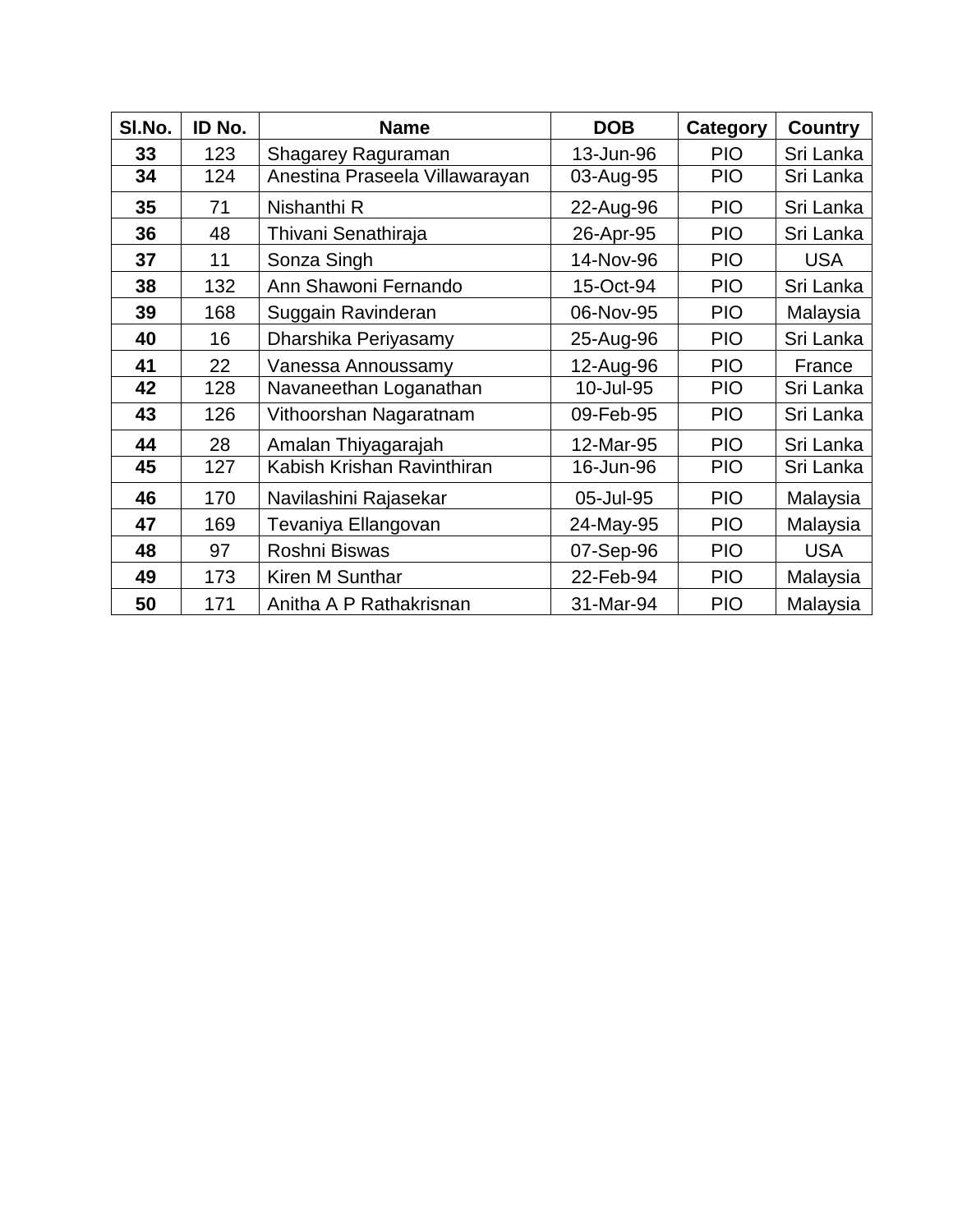## **EdCIL (India) Limited Scholarship Programme for Diaspora Children (SPDC) 2014 Merit List for NRI Category**

| S.No.           | Id. No.        | <b>Name</b>                  | <b>DOB</b> | Cat        | <b>Country</b> |
|-----------------|----------------|------------------------------|------------|------------|----------------|
| 1               | 18             | Nikitha Preetham             | 11-Mar-97  | <b>NRI</b> | Saudi Arabia   |
| $\mathbf{2}$    | 29             | Rohan Chetan Thanki          | 01-Feb-97  | <b>NRI</b> | Sri Lanka      |
| 3               | 44             | Gayathry Unnikrishnan        | 17-Feb-96  | <b>NRI</b> | <b>UAE</b>     |
| 4               | 91             | Nisha Elizabeth Jacob        | 13-Nov-96  | <b>NRI</b> | <b>UAE</b>     |
| 5               | 73             | Gokul Balakrishnan           | 06-Jun-96  | <b>NRI</b> | Oman           |
| $6\phantom{1}6$ | 177            | Rohit Davis Kannampuzha      | 27-Sep-96  | <b>NRI</b> | <b>Bahrain</b> |
| 7               | 23             | Adarsh Pai                   | 03-Jul-96  | <b>NRI</b> | Oman           |
| 8               | 24             | <b>Akshit Tripathi</b>       | 25-Dec-96  | <b>NRI</b> | Indonesia      |
| 9               | 3              | <b>Suhail Subair</b>         | 28-Oct-96  | <b>NRI</b> | Qatar          |
| 10              | 38             | Jerrin Thomas                | 09-Nov-96  | <b>NRI</b> | Oman           |
| 11              | 31             | Shreya Ramesh                | 12-Apr-97  | <b>NRI</b> | Qatar          |
| 12              | 26             | Reshma Arul                  | 13-Apr-96  | <b>NRI</b> | Oman           |
| 13              | 80             | <b>Thomas Sam Padiyil</b>    | 04-Jan-97  | <b>NRI</b> | Qatar          |
| 14              | 93             | Sai Teja Lanka               | 05-Mar-97  | <b>NRI</b> | Oman           |
| 15              | 142            | Pradhiksha Ashok Kumar       | 27-May-97  | <b>NRI</b> | Oman           |
| 16              | 85             | Azhar Hassan                 | 09-Jan-96  | <b>NRI</b> | Saudi Arabia   |
| 17              | 36             | Abhishek J Menon             | 11-Apr-96  | <b>NRI</b> | Oman           |
| 18              | 96             | Aparna Gopinadhan            | 12-Oct-96  | <b>NRI</b> | <b>Kuwait</b>  |
| 19              | 49             | <b>Tany Elizabeth Thomas</b> | 29-May-96  | <b>NRI</b> | <b>Kuwait</b>  |
| 20              | 20             | Amisha Jindal                | 28-Sep-96  | <b>NRI</b> | Indonesia      |
| 21              | 95             | <b>Ashwin Sathian</b>        | 19-Jul-96  | <b>NRI</b> | Oman           |
| 22              | 79             | Rejoe Koshy Abraham          | 22-May-96  | <b>NRI</b> | <b>UAE</b>     |
| 23              | 103            | Varada Vind Nambiar          | 16-Sep-96  | <b>NRI</b> | Qatar          |
| 24              | $\overline{2}$ | Amritha Vijayan              | 04-Jul-95  | <b>NRI</b> | Oman           |
| 25              | 1              | Sara Mariam Jacob            | 18-Aug-96  | <b>NRI</b> | Saudi Arabia   |
| 26              | 164            | Adarsh Rajesh                | 04-Sep-96  | <b>NRI</b> | Oman           |
| 27              | 76             | Amritha Rajan                | 14-Oct-96  | <b>NRI</b> | Qatar          |
| 28              | 90             | Mohammed Khursheed           | 24-Oct-96  | <b>NRI</b> | Saudi Arabia   |
| 29              | 70             | <b>Rizaldar Rasheed</b>      | 13-Aug-96  | <b>NRI</b> | Oman           |
| 30              | 99             | Subia Ansari                 | 19-Jun-96  | <b>NRI</b> | Saudi Arabia   |
| 31              | 84             | Roshan Thaliath              | 20-Oct-96  | <b>NRI</b> | <b>Bahrain</b> |
| 32              | 27             | Vignesh Saikrishna Mallya    | 31-Aug-96  | NRI        | Oman           |